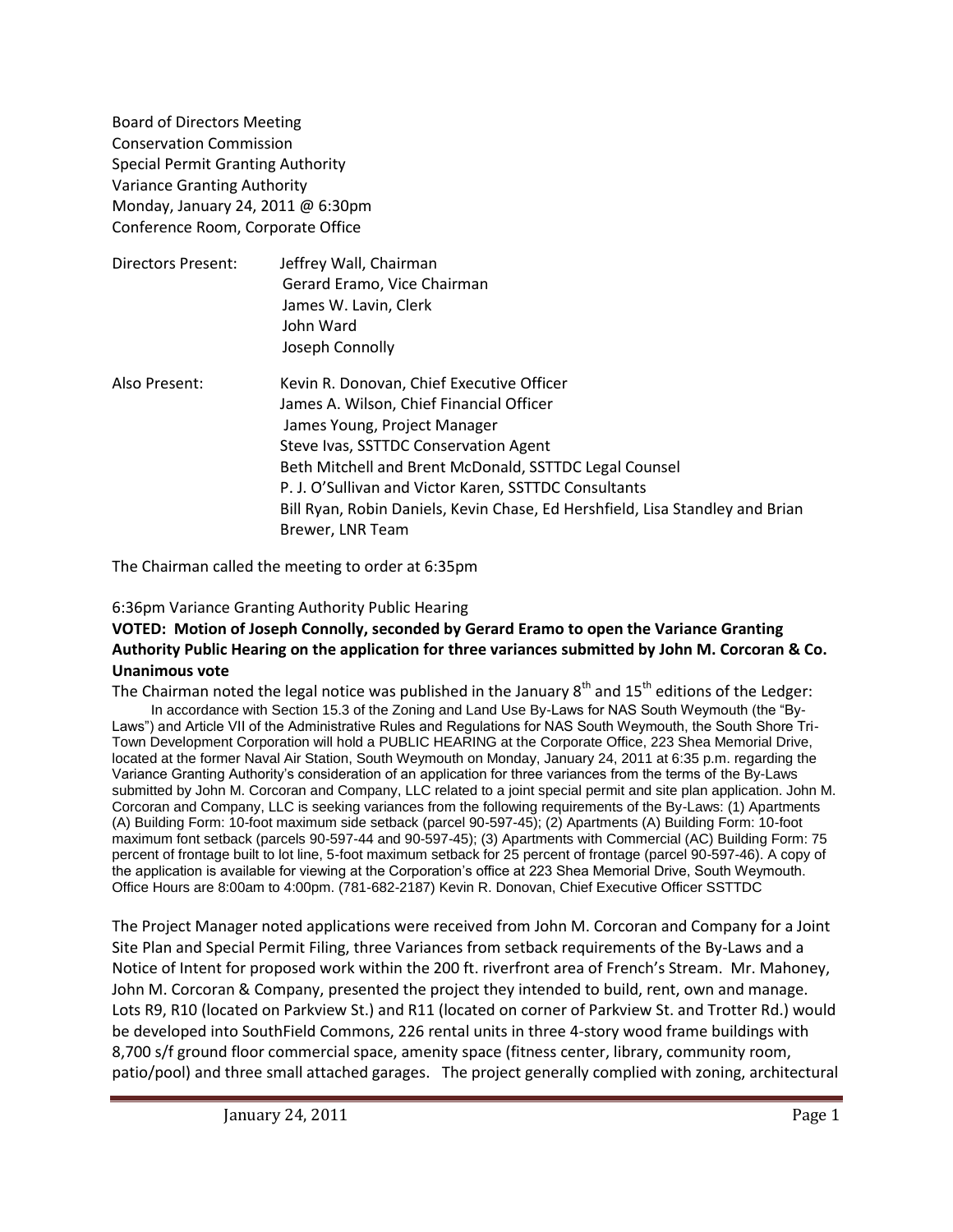design and sustainability standards for the Mixed Use Village District and Village Center District. A special permit application was submitted for allowing additional commercial uses in the Main Street Overlay District that covered a portion of the site that fronted on Trotter Road.

The applicant reviewed the three variance requests including (1) a greater than allowed side yard setback for both sides of Building 2 to allow greater privacy for the units with windows on these elevations and the creation of an additional drive lane and parking area for ease of traffic circulation; (2) a greater than allowed front setback for Building 1 and Building 2 to create a feel of multiple smaller buildings along Parkview Street; (3) a greater than allowed front building setback for Building 3 on Trotter Road (yet to be constructed). The non-perpendicular angle of the Parcel R11 lot line (SE corner) and the proposed layout of Trotter Rd. would result in design and constructability issues. The setback would allow a widened sidewalk and increased pedestrian access.

Discussion ensued on the 322 parking spaces located behind the buildings. Mr. Connolly was informed that parking spaces were calculated at .94 spaces per bedroom, and that it was expected that tenants utilizing the commuter rail would have fewer cars in their household. Mr. Connolly was also informed that commercial tenants would use the same parking spaces during the day plus the spaces along Parkview St. and Trotter Rd. (not yet constructed). The applicant noted the parking spaces for the residential and commercial complex exceeded the minimum requirement by 80 spaces.

Mr. Eramo was informed that 322 spaces were all on site and did not include parking on the roadways. Mr. Connolly asked if the Project Manager was comfortable with the parking scenario. Mr. Young noted it was skewed to the north and parking easements would be required so users of all three parcels could park cross lot. The applicant should post signage indicating shared parking and/or designated parking for retail.

Mr. Young acknowledged the developer's issues trying to get square with the Trotter roadway network and the desired separation between Buildings 1 and 2. He and Legal Counsel were comfortable with the three variance requests and the language in the Board's draft decision.

Discussion ensued on the nature trail to be constructed on the west edge of the site. Mr. Ward was informed that the applicant would be responsible to maintain the portion (3/4 of the trail) on their property. The Corporation would require a public easement be recorded for pedestrian use. Mr. Ward was informed that the mix of units included 16 studio, 65 one bedroom, 34 one bedroom/den, 104 two bedroom and 7 three bedroom apartments.

Mr. Eramo was informed that the two and three bedroom units were evenly spread across the buildings with three bedroom units mostly in Building 1 and 2.

Mr. Lavin was informed that the average number of occupants in three bedroom units would be 4.5 people (1.5 per bedroom), and that a shuttle service would be on line for first occupancy.

There were no comments from the public.

# **VOTED: Motion of James Lavin, seconded by John Ward to close the Public Hearing Unanimous vote**

The Public Hearing closed at 6:55pm

# **Board Measure 11-003**

**VOTED: Motion of John Ward, seconded by James Lavin, to approve, subject to the terms of the Board's decision dated January 24, 2011, the Variance Application submitted by John M. Corcoran and Company, LLC dated December 22, 2010, allowing the following variances from the requirement of**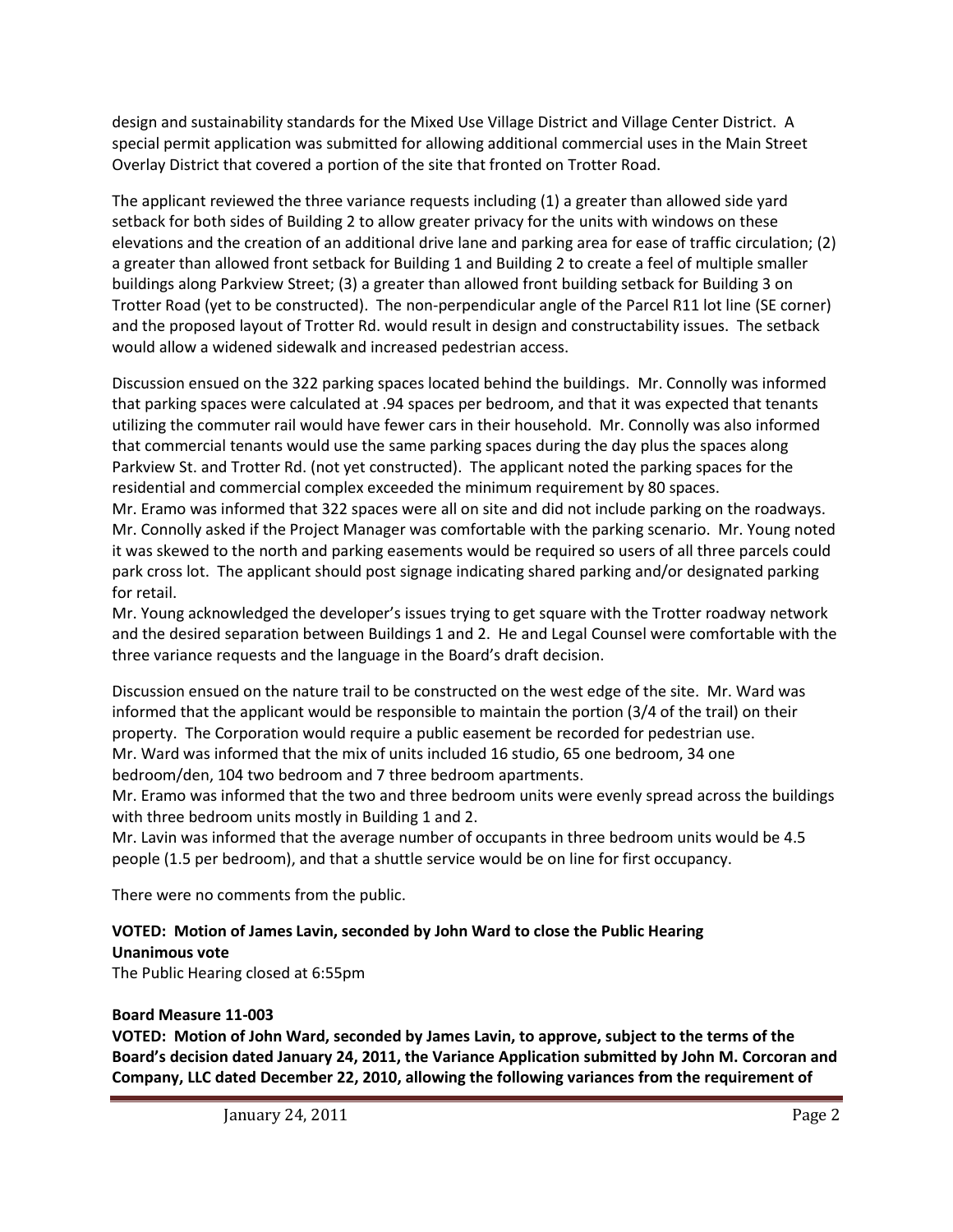**the Zoning and Land Use By-laws for NAS South Weymouth: (2) allowing both side setbacks for building number 2 located on parcel 90-597-45 to be greater than 10 feet as shown on the Site Development Plans dated December 10, 2010; (2) allowing the front setbacks for building numbers 1 and 2 located on parcels 90-597-44 and 90-597-45, respectively, to be greater than 10 feet as shown on the Site Development Plans dated December 10. 2010; and (3) allowing the front setback for building number 3 located on parcel 90-597-46 to vary from the front setback requirements for the Apartments with Commercial building form as shown on the Site Development Plans dated December 10, 2010.**

### **Unanimous vote**

6:57pm Special Permit Granting Authority Public Hearing opened and, the Chairman noted the legal notice was published in the January  $8<sup>th</sup>$  and  $15<sup>th</sup>$  editions of the Ledger:

 In accordance with Section 12.4 of the Zoning and Land Use By-Laws for NAS South Weymouth, the South Shore Tri-Town Development Corporation will hold a PUBLIC HEARING at the Corporate Office, 223 Shea Memorial Drive, located at the former Naval Air Station, South Weymouth on Monday, January 24, 2011 at 6:30 p.m. regarding the Special Permit Granting Authority's consideration of a joint Site Plan and Special Permit application for SouthField Commons submitted by John M. Corcoran and Company, LLC. SouthField Commons is a proposed residential apartment community consisting of three four-story buildings containing a total of 226 units and approximately 8,700 square feet of ground floor commercial space. A copy of the application is available for viewing at the Corporation's office at 223 Shea Memorial Drive, South Weymouth. Office Hours are 8:00am to 4:00pm. Kevin R. Donovan, Chief Executive Officer, SSTTDC

Mr. Mahoney noted the SouthField Commons proposal was for a luxury apartment community, approximately 6.5 acres sitting within the Village Center District (VDC) and the Mixed Use Village District (MUVD) zones. A portion of the commercial area fronting on Trotter Rd. was located within the Main Street Overlay District. The Applicant anticipated that the ground floor commercial space would be occupied by commercial, office and medical tenants.

The Board was informed that the Main Street Overlay District restricted commercial uses to retail and restaurants only. A special permit was requested to allow office, office-medical and general services, as is allowed in the adjacent MUVD and VCD districts, to avoid vacant spaces at this location. Mr. Young stated he was comfortable with the three additional uses requested within the Main Street

Overlay District as they were allowed by right on the rest of the site. The site had good accessibility to the train station and pedestrian use.

Mr. Eramo voiced concern on possible general service uses in storefronts in the Main Street Overlay District and asked what was allowed. The By-Law allowed general services to include a bank, insurance or real estate agency, hair salon, dry cleaner or laundry, print shop and/or personal, office or household repair shop; and allowed medical service included a facility that provided on site mental and/or physical health care on an outpatient basis by health care professionals.

Mr. Hershfield noted that the reason the applicant needed a special permit was because a small corner of the development was caught up in the edge of the Main Street Overlay District. These uses were allowed as a matter of right in the rest of the site.

Mr. Eramo, Mr. Connolly and Mr. Wall encouraged caution on the businesses going into those storefronts. Mr. Mahoney assured the Board their goal was for high quality tenants and that 8,700 s/f equated to 4 commercial units/tenants.

Four waivers were requested from the Architectural Design Guidelines related to window and door reveals, garage door widths, height of commercial space awnings, and fencing around the trash receptacles.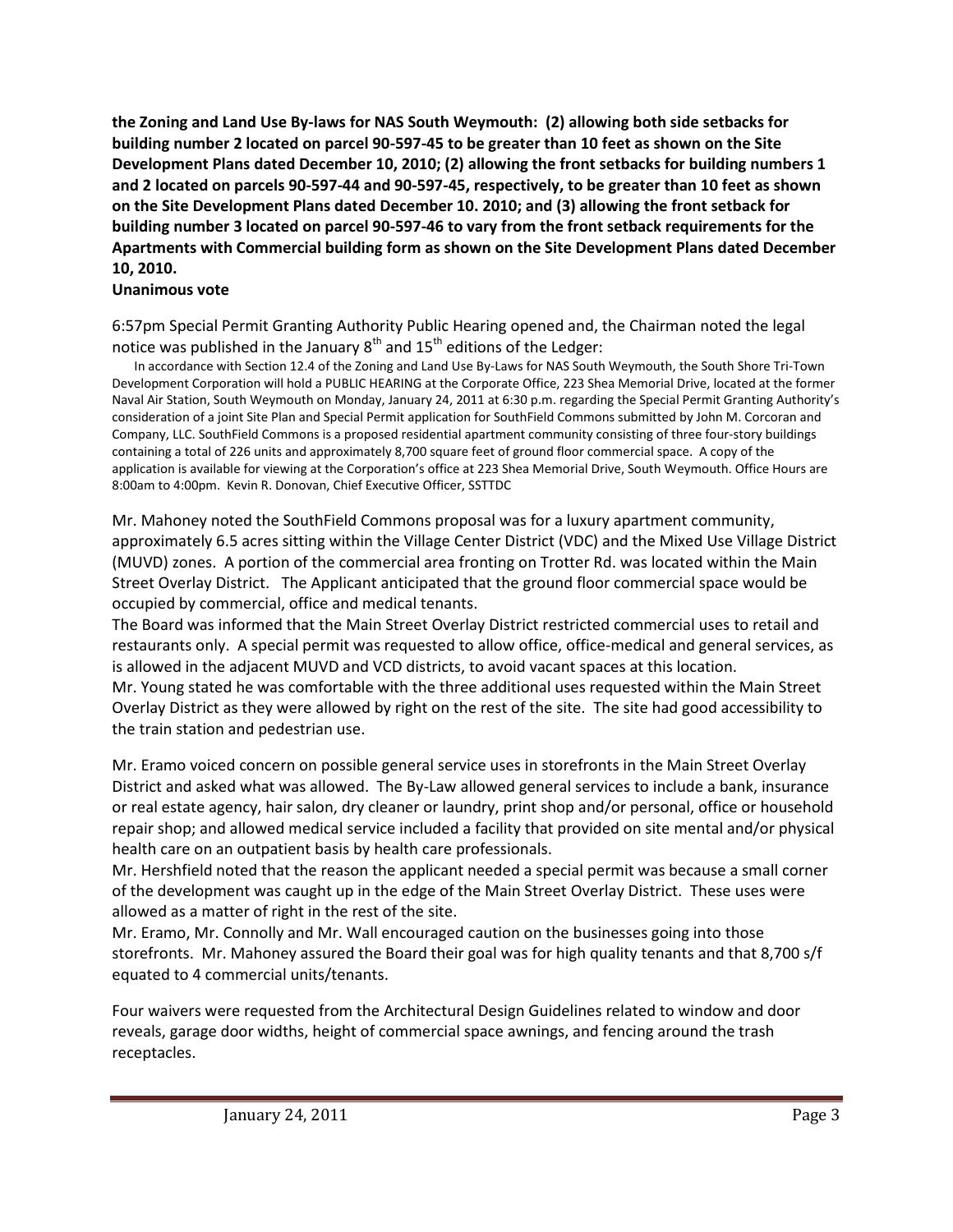Vinyl fence use is prohibited per regulations. The Project Manager noted the Applicant agreed to consider a wood composite material around the trash enclosure instead of the requested waiver for vinyl fencing.

Window and door reveals were required to be 3 inches. The Board was informed the project would provide 3" reveals on all elevations facing Parkview Street, Trotter Rd.(and for 30 foot distance along elevations perpendicular to Parkview and Trotter), and a future public way to the north of Building 1. A one inch minimum reveal was requested for all other elevations.

Garage Door widths were limited when facing open space. In order to provide safe access to multiple car garages, the Applicant requested a waiver for 18 ft. wide doors and noted that landscaping would be enhanced at the entrances.

Commercial space awnings were required to be 10' above finished grade. A waiver was requested to lower the awnings to 7' to keep the southern exposed interior cooler and to provide additional shading for pedestrians. The Project Manager noted that the awnings would project 5' off the side of the building.

Discussion ensued on flow of traffic, parking issues, fire protection water system, fire hydrant locations, water and sewer force mains and snow removal. Mr. Lavin was informed that the project was privately financed. Mr. Wall was informed that the garages and all attic areas would be dry-sprinkled. Mr. Mahoney stated that parking was critical to the success of the project.

It was noted that of the 226 apartments, 23 units would be affordable and 23 would be workforce. Mr. Connolly was informed that at the end of the SouthField Development 10% of all housing would be affordable and another 10% would be workforce.

Mr. Lavin was informed that full rent for a one bedroom would be approximately \$1,500 and affordable would be approximately \$1,100.

Mr. Wall was informed there would be maintenance staff and interior storage on site.

The Project Manager noted that the bedroom count was lower than the master plan allotted (max 345) for apartment dwellings, and that a comfort level would be achieved with easements for shared parking across the lots.

There were no comments from the public.

# **VOTED: Motion of Joseph Connolly, seconded by Gerard Eramo, to close the Public Hearing Unanimous vote**

The Hearing closed at 7:28pm

**VOTED: Motion of John Ward, seconded by Joseph Connolly, to approve, with conditions, the Joint Site Plan and Special Permit Application submitted by John M. Corcoran and Company, LLC for the SouthField Commons project. All conditions of the approval are as noted in the Board's decision dated January 24, 2011**

# **Unanimous vote**

7:33pm Conservation Commission Public Hearing opened on the Notice of Intent for SouthField Commons, the Chairman noted the legal notice was published in the January  $8<sup>th</sup>$  and  $15<sup>th</sup>$  edition of the Ledger:

 In accordance with Section 2.1 (F) of the Zoning and Land Use By-Laws for NAS South Weymouth, and pursuant to M.G.L. Chapter 131, Section 40 (The Wetlands Protection Act), the South Shore Tri-Town Development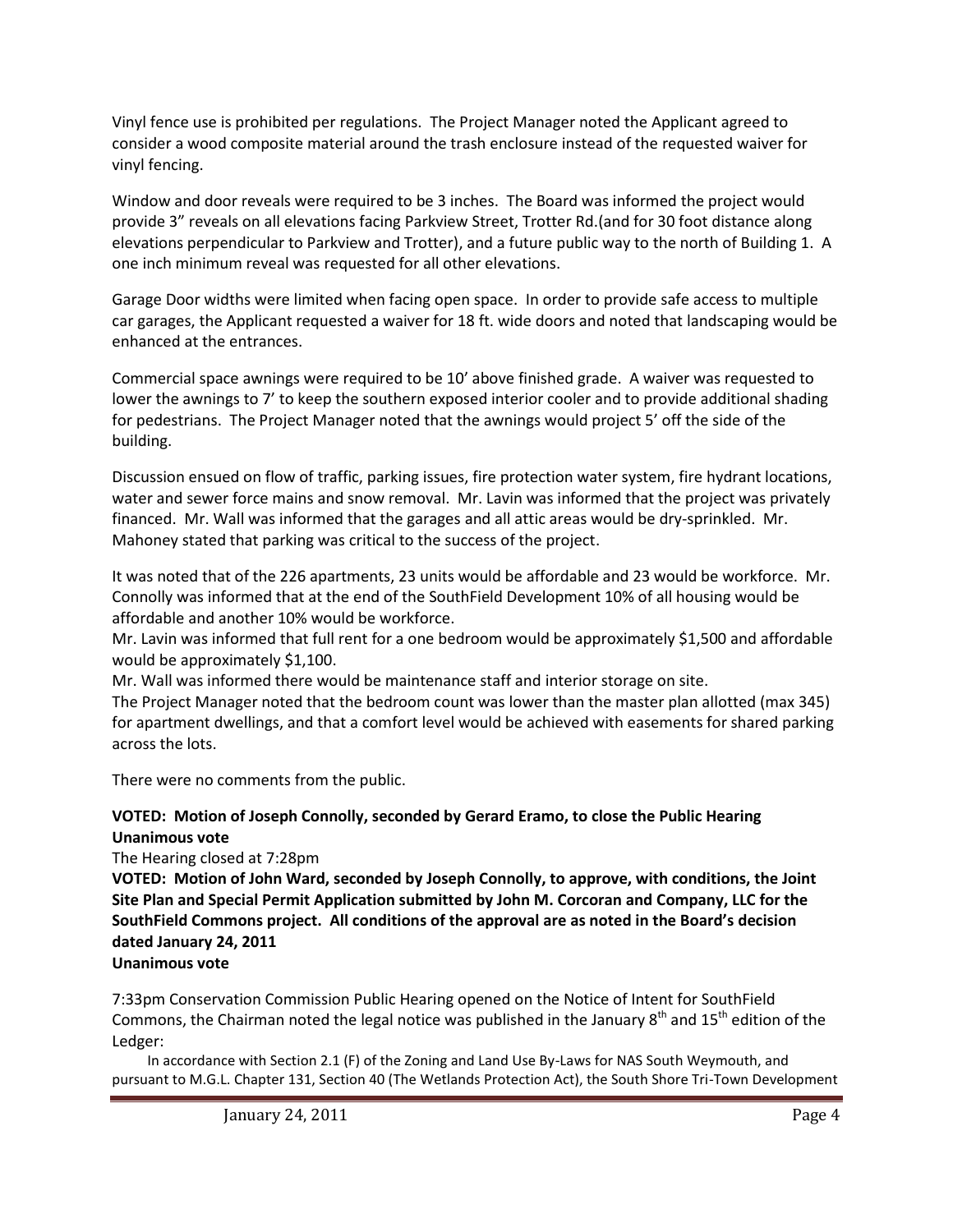Corporation will hold a PUBLIC HEARING at the Corporate Office, 223 Shea Memorial Drive on Monday, January 24, 2011 at 6:40 p.m. regarding the Conservation Commission's consideration of a Notice of Intent filed by John M. Corcoran and Company, LLC. Proposed work includes construction of a six foot wide gravel nature trail and associated landscaping located within the 200-foot riverfront area associated with the west branch of French Stream. A copy of the Notice of Intent is available for viewing at the SSTTDC office at 223 Shea Memorial Drive, South Weymouth. Office Hours are 8:00am to 4:00pm. Kevin R. Donovan, Chief Executive Officer, SSTTDC

The application entailed a 6-ft. wide stone dust natural trail with some minor associated grading constructed within the 200 ft. riverfront area associated with the West Branch of French's Stream. The Board was informed the 100 ft. buffer zone was well away from the project area and that the area was recently disturbed by runway removal and detention basin construction.

The Conservation Agent noted the work was limited to the outskirts of the riverfront area and the enhancement was part of the master plan. The trail portion ran the full length of the Corcoran site. Mr. Ivas prepared the Order of Conditions with emphasis on erosion control.

The Chairman noted that French's Stream was a very sensitive area in need of utmost caution during construction.

The Project Manager noted that the detention pond was a natural physical buffer between the construction and French's Stream; any issues that may occur would show up in the pond first.

There were no comments from the public.

## **VOTED: Motion of Joseph Connolly, seconded by James Lavin, to close the Public Hearing Unanimous vote**

The Public Hearing closed at 7:40pm

## **Board Measure 11-004**

**VOTED: Motion of James Lavin, seconded by John Ward, to approve the Notice of Intent dated January 5, 2011 submitted by John M. Corcoran and Company, LLC associated with the SouthField Commons project. All conditions of the approval shall be as noted in the Order of Conditions prepared by the Corporation's Conservation Agent Unanimous vote**

7:42PM Conservation Commission Public Hearing on the request for an Amended Phase 1A Order of Conditions opened, the Chairman noted the legal notice was published in the January  $8<sup>th</sup>$  and  $15<sup>th</sup>$ edition of the Ledger:

 In accordance with Section 2.1 (F) of the Zoning and Land Use By-Laws for NAS South Weymouth, and pursuant to M.G.L. Chapter 131, Section 40 (The Wetlands Protection Act), the South Shore Tri-Town Development Corporation will hold a PUBLIC HEARING at the Corporate Office, 223 Shea Memorial Drive on Monday, January 24, 2011 at 6:45 p.m. regarding the Conservation Commission's consideration of a request for an Amended Order of Conditions associated with the construction of improvements shown on the Revised Phase 1A Definitive Subdivision Plans dated November 24, 2010. The amendment request is submitted by LNR South Shore, LLC. A copy of the amendment request is available for viewing at the SSTTDC office at 223 Shea Memorial Drive, South Weymouth. Office Hours are 8:00am to 4:00pm. Kevin R. Donovan, Chief Executive Officer, SSTTDC

The Conservation Agent noted the amendment request included construction of an upgraded stormwater outfall and a sanitary force main extension. The work would provide additional stormwater management devices. Connections would be made through the 100 ft. buffer zone. The sanitary force main extension would temporarily enter into the 200 ft. riverfront area.

Mr. Brewer, LNR's civil engineer, noted the infrastructure work fell within the original limits of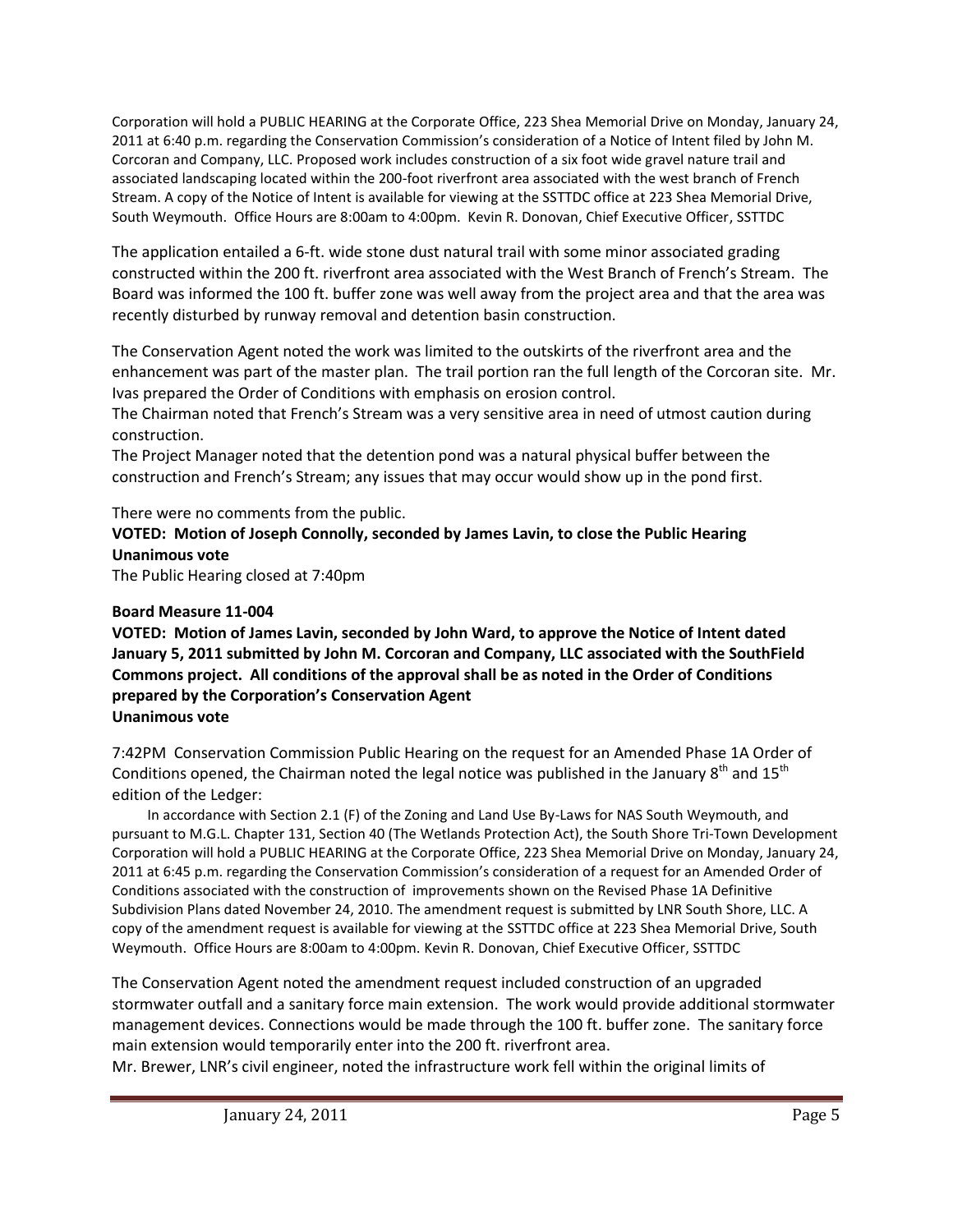disturbance on the existing Order of Conditions.

The Board was informed that additional conditions related to spill control measures in the field were added to the original Order of Conditions.

Mr. Lavin was informed that the existing Filterra units were working very well.

Mr. Connolly was informed that the biggest encroachment into the buffer zone would be 50 feet.

There were no comments from the public.

### **VOTED: Motion of James Lavin, seconded by Joseph Connolly to close the Public Hearing Unanimous vote**

The Public Hearing closed at 7:49pm

### **Board Measure 11-005**

**VOTED: Motion of James Lavin, seconded by John Ward, to approve the request for Amended Order of Conditions dated January 6, 2011 submitted by LNR South Shore, LLC associated with construction of improvements shown on the Revised Phase 1A Definitive Subdivision Plans dated November 24, 20910. All conditions of the approval shall be as noted in the Amended Order of Conditions prepared by the Corporation's Conservation Agent Unanimous vote**

#### **Board Measure 11-006**

**VOTED: Motion of Gerard Eramo, seconded by Joseph Connolly, to approve an extension of the Order of Conditions for Phase 1A Access Roadway and Infrastructure at SouthField (DEP file #SE081-1005) for a period of two years to, and including, March 12, 2013 Unanimous vote**

7:52PM Conservation Commission Public Hearing on Request for Determination of Applicability opened, the Chairman noted the legal notice was published in the January  $8<sup>th</sup>$  and  $15<sup>th</sup>$  edition of the Ledger:

 In accordance with Section 2.1 (F) of the Zoning and Land Use By-Laws for NAS South Weymouth, and pursuant to M.G.L. Chapter 131, Section 40 (The Wetlands Protection Act), the South Shore Tri-Town Development Corporation will hold a PUBLIC HEARING at the Corporate Office, 223 Shea Memorial Drive on Monday, January 24, 2011 at 6:55 p.m. regarding the Conservation Commission's consideration of a Request for Determination of Applicability for the restoration of eastern box turtle habitat adjacent to Taxiway C. The work consists of selective removal of trees and shrubs, removal of pavement, and seeding. Some of the proposed work would occur within the 100-foot buffer zone to Bordering Vegetated Wetlands and Bank, but no work is proposed within 50 feet of the wetland limit. The Request for Determination of Applicability is submitted by Vanasse Hangen Brustlin, Inc. on behalf of LNR South Shore, LLC. A copy of the Request for Determination of Applicability is available for viewing at the SSTTDC office at 223 Shea Memorial Drive, South Weymouth. Office Hours are 8:00am to 4:00pm. Kevin R. Donovan, Chief Executive Officer, SSTTDC

Lisa Standley, VHB, reported on the project to restore a portion of Taxiway C to support habitat for eastern box turtles. Some work would occur within the 50 ft. buffer zone. Erosion controls were already in place on the site. The NHESP Permit required all work to be completed by April 25, 2011 including the removal of all broken pavement, trees and shrubs, and removal of erosion controls too. The area would be seeded with grass in spring.

There were no comments from the public.

### **VOTED: Motion of John Ward, seconded by James Lavin, to close the Public Hearing Unanimous vote**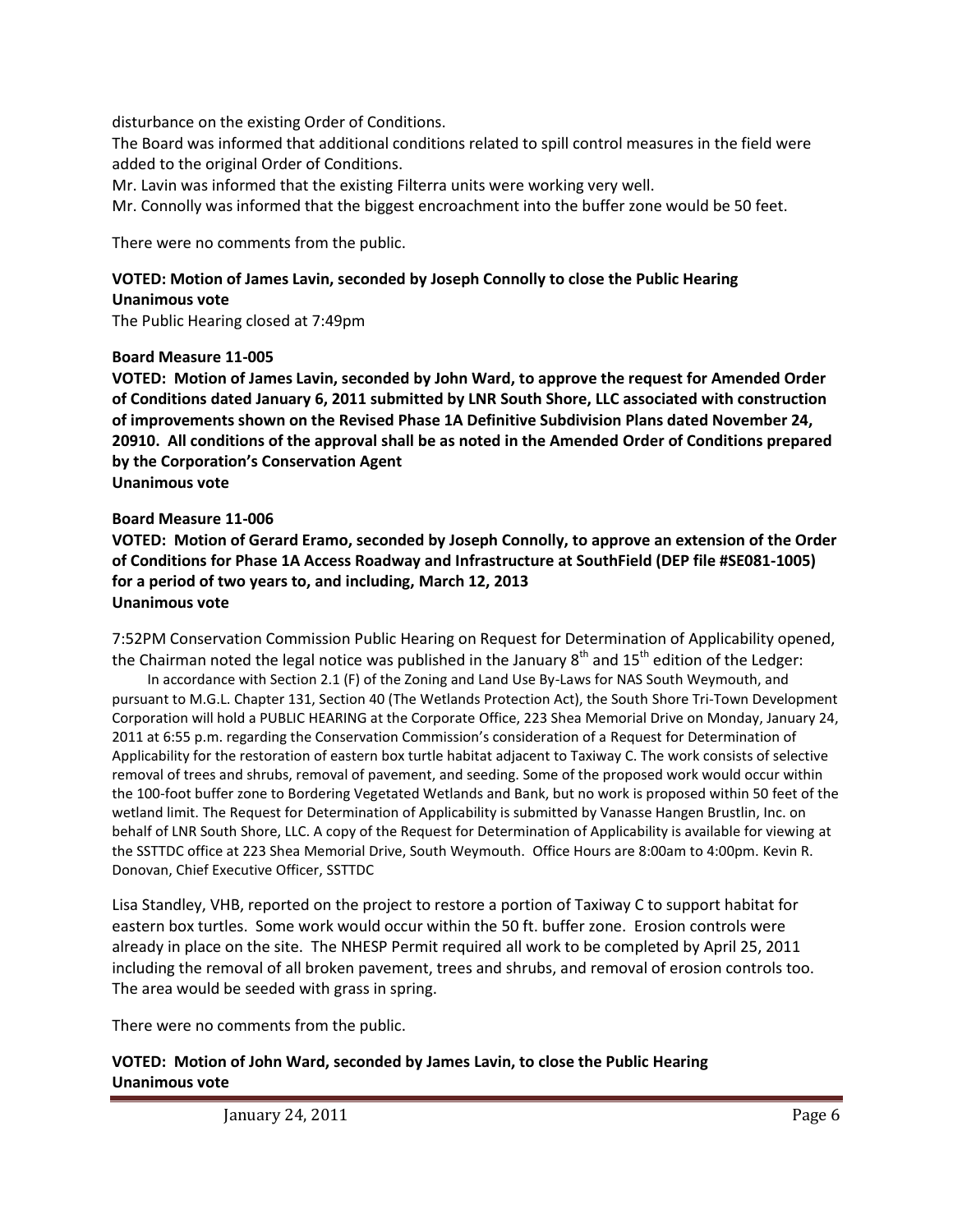The Public Hearing closed at 7:58pm

### **Board Measure 11-009**

**VOTED: Motion of John Ward, seconded by James Lavin, to approve the Request for Determination of Applicability dated January 2011 submitted by VHB on behalf of LNR South Shore, LLC for the first phase of the Taxiway C restoration for eastern box turtle habitat as required by the Conservation and Management Permit issued by the Natural Heritage and Endangered Species Program. Any conditions of the approval shall be as noted in the Determination of Applicability prepared by the Corporation's Conservation Agent**

### **Unanimous vote**

7:59pm Board of Directors Public Hearing on revisions to Affordable Workforce Housing Regulations and Plans opened and the Chairman noted the legal notice was published in the January  $8<sup>th</sup>$  and  $15<sup>th</sup>$  editions of the Ledger:

 In accordance with Section 13(d) of the Enabling Legislation for the South Shore Tri-Town Development Corporation, a PUBLIC HEARING will be held at the Corporation's Office, 223 Shea Memorial Drive, located at the former Naval Air Station, South Weymouth on Monday, January 24, 2011 at 6:50 p.m. The Corporation shall consider revisions to the Affordable and Workforce Housing Regulations and the Affordable and Workforce Housing Plan. The draft documents are available for viewing at the Corporation's office located at 223 Shea Memorial Drive, South Weymouth. Office Hours are 8:00am to 4:00pm. Kevin R. Donovan, Chief Executive Officer, South Shore Tri-Town Development Corporation

The Project Manager noted the proposed revisions were primarily intended to provide additional clarification/details with respect to marketing of units and the lottery process. Mr. Lavin was informed advertising for affordable units would start immediately.

There were no comments from the public.

## **VOTED: Motion of James Lavin, seconded by John Ward, to close the Public Hearing Unanimous vote**

The Public Hearing closed at 8:04pm

#### **Board Measure 11-008**

**VOTED: Motion of James Lavin, seconded by Gerard Eramo, to adopt the Affordable and Workforce Housing Regulations and the Affordable and Workforce Housing Plan as presented to the Board of Directors on January 24, 2011. Both documents shall have an effective date of January 24, 2011 Unanimous vote**

#### Minutes

**VOTED: Motion of John Ward, seconded by Gerard Eramo, to accept the January 10, 2011 Minutes of the Board of Directors Meeting Unanimous vote**

## Executive Session

**VOTED: Motion of Joseph Connolly, seconded by John Ward, to enter into Executive Session for the purpose of discussion on Navy Negotiations for Land Transfer, to return to Open Session for purposes of adjournment**

**Lavin, aye, Ward, aye, Eramo, aye, Connolly, aye, Wall, aye** Open Session ended 8:10pm